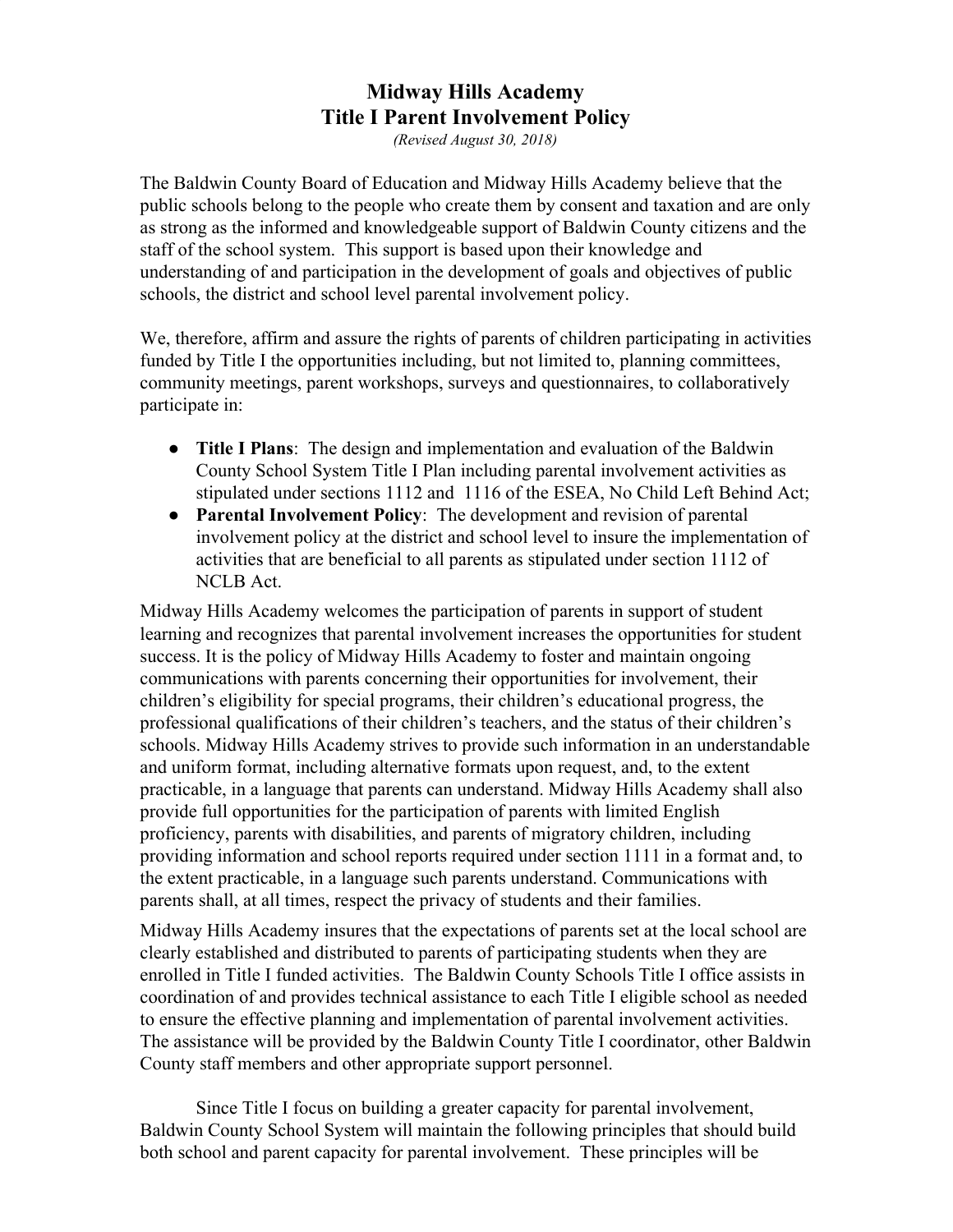accomplished through training and instruction of both parents and educators. Provisions for such training and instruction for each of these principles may occur via school council meetings, parent workshops, brochures and other media or avenue of communication that is appropriate.

The following policies are intended to specifically address parts A-F of section 1118 (a) of the No Child Left Behind Act of 2001:

*(A) It is the policy of the Baldwin County School System to consult parents, teachers, principals, and program administrators of federally funded programs in the development and revision of the district's consolidated application for federal funds under section 1112 and in the process of school review and improvement under section 1116 of the No Child Left Behind Act of 2001. The process of school review includes timely publication and dissemination of the results of its annual progress report to parents, teachers, principals, and the school community. It is the intent of the Baldwin County School System that parents of participating children understand the process by which schools are identified for improvement, corrective action, or restructuring, and that parents of children attending such schools are provided promptly with the following information:*

- (1) An explanation of what the identification means, and how the school compares in terms of academic achievement to other elementary schools or secondary schools served by the local educational agency and the State educational agency involved;
- (2) The reasons for the identification;
- (3) An explanation of how the parents can become involved in addressing the academic issues that caused the school to be identified for school improvement;
- (4) An explanation of the parents' option to transfer their child to another public school, including the provision of transportation to the new school, and information on the academic achievement of the school or schools to which the child may transfer.
- (5) If the school is in its second year of improvement or subject to corrective action or restructuring, a notice explaining how parents can obtain supplemental education services for their child, including:
	- (a) The identity of approved providers of those services available within the Baldwin County School System; and
	- (b) A brief description of the services, qualification, and demonstrated effectiveness of the providers; and,
	- (c) If requested, assistance in choosing a provider.

Midway Hills Academy also publishes and disseminates to parents and to the public, information regarding any actions taken by the schools to address the problems that led to the identification of a school for improvement, corrective action, or restructuring, including:

(a) An explanation of what the school is doing to address the problem of low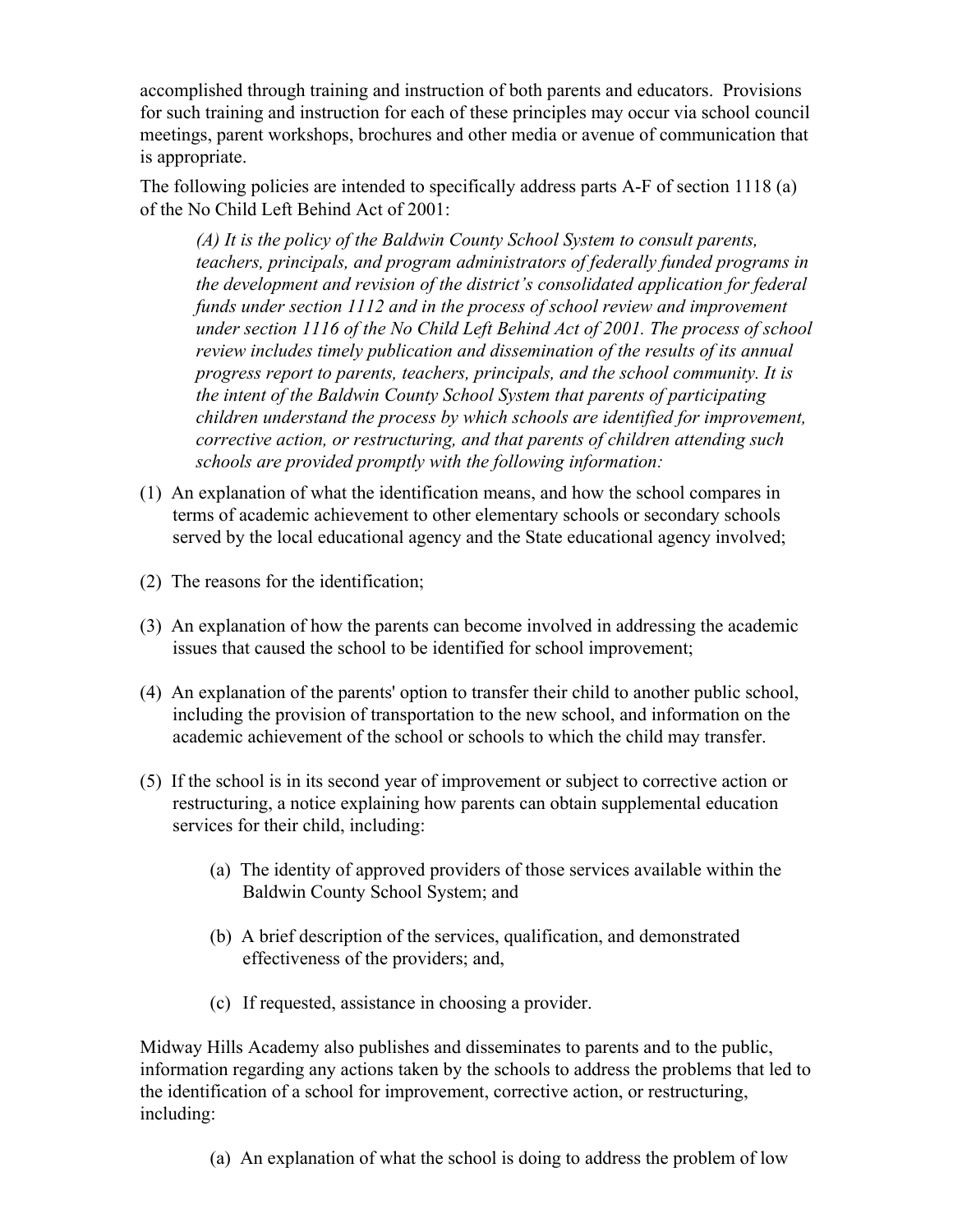achievement;

(b) A description of corrective actions or restructuring plans.

In order to address section 200.61 **Parents' Right to Know** of the Final Regulations of the No Child Left Behind Act, it is the policy of the Baldwin County School System to notify parents of participating children at the beginning of each school year that parents may request and the district will provide information on the professional qualifications of the student's classroom teachers and whether the child is provided services by paraprofessionals and, if so, their qualifications.

*(B) It is the policy of the Baldwin County School System to partner with federally-funded Parent Information Resource Centers (PIRCs) and other expert service providers to provide technical assistance and other support necessary to assist participating schools in planning and implementing effective parent involvement activities to improve student academic achievement and school performance.* 

*(C) Baldwin County School System, in order to build the capacity of schools and parents for strong parental performance, partners with local PIRCs and other expert providers to:*

- (1) Provide assistance to parents of children served by the school or local educational agency, as appropriate, in understanding such topics as the State's academic content standards and State student academic achievement standards, State and local academic assessments, the requirements of this part, and how to monitor a child's progress and work with educators to improve the achievement of their children;
- (2) Provide materials and training to help parents to work with their children to improve their children's achievement, such as literacy training and using technology, as appropriate, to foster parental involvement;
- (3) Educate teachers, pupil services personnel, principals, and other staff, with the assistance of parents, in the value and utility of contributions of parents, and in how to reach out to, communicate with, and work with parents as equal partners, implement and coordinate parent programs, and build ties between parents and the school;
- (4) Ensure that information related to school and parent programs, meetings, and other activities is sent to the parents of participating children in a format and, to the extent practicable, in a language the parents can understand;
- (5) Provide such other reasonable support for parental involvement activities under this section as parents may request;
- (6) May establish a district-wide parent advisory council to provide advice on all matters related to parental involvement in programs supported under this section;
- (7) May develop appropriate roles for community-based organizations and businesses in parent involvement activities and,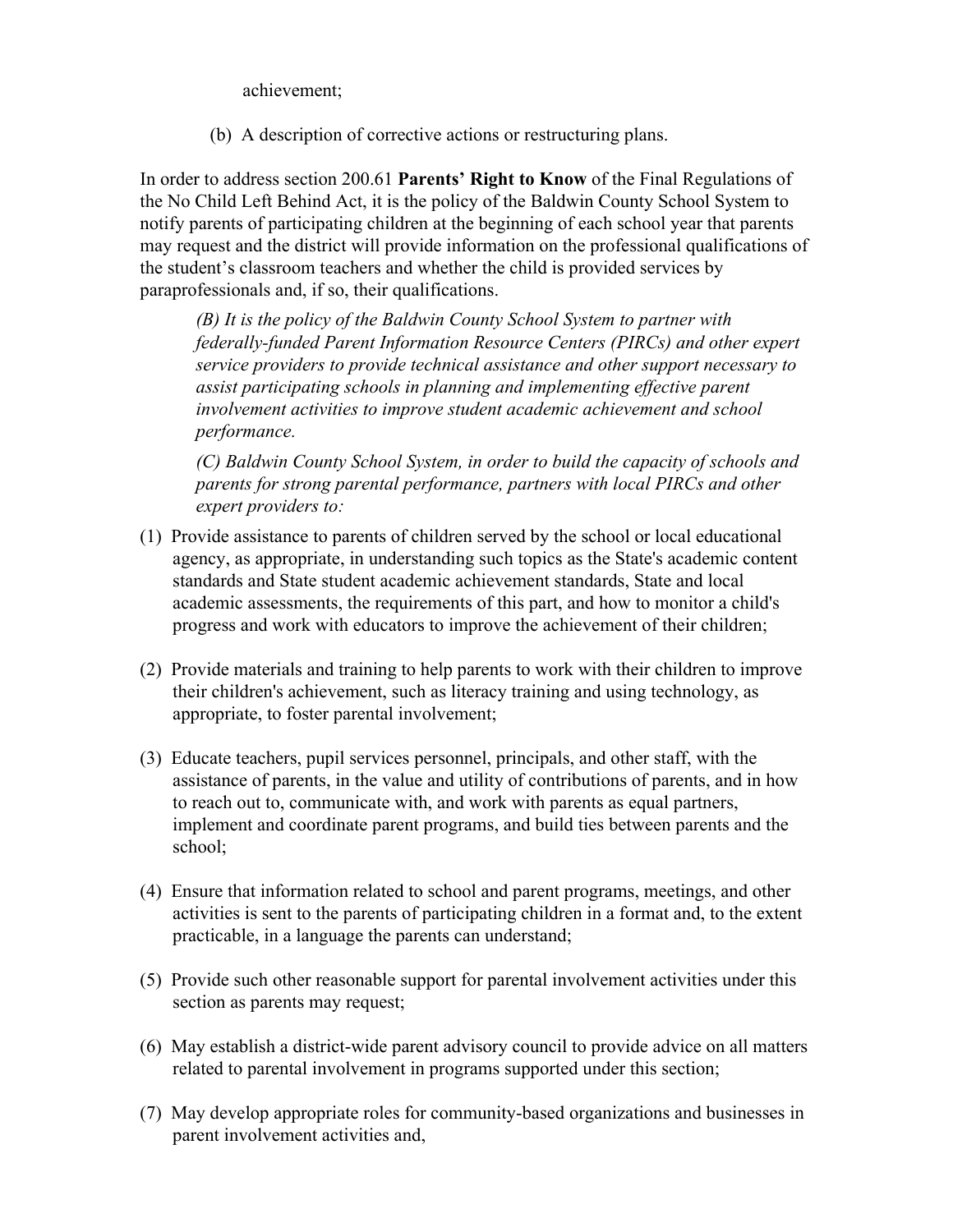(8) Shall provide such other reasonable support for parental involvement activities under this section as parents may request.

 *(D) Baldwin County School System, to the extent feasible and appropriate, coordinates and integrates parent involvement programs and activities with Head Start and public preschool and other programs, and conducts other activities, such as parent resource centers, that encourage and support parents in more fully participating in the education of their children.*

 *(E) To ensure the effectiveness of this parent involvement policy, Baldwin County School System conducts, with the involvement of parents, an annual evaluation of its parent involvement policy in improving the academic quality of the schools served, including identifying barriers to greater participation by parents in activities authorized under the parent involvement section on the No Child Left Behind Act of 2001. This evaluation will focus particular attention on parents who are economically disadvantaged, are disabled, have limited English proficiency, have limited literacy, or are of any racial or ethnic minority background. Baldwin County School System uses the findings of this evaluation to design strategies for more effective parental involvement, and to revise, if necessary, the parental involvement policies described herein.*

 *(F) It is the policy of the Baldwin County School System to involve parents in the activities served under this part by monitoring local schools to assure that participating schools*:

- (1) Convene an annual meeting, at a convenient time, to which all parents of participating children shall be invited and encouraged to attend, to inform parents of their school's participation under this part and to explain the requirements of this part, and the right of the parents to be involved;
- (2) Offer a flexible number of meetings, such as meetings in the morning or evening, and may provide, with funds provided under this part, transportation, child care, or home visits, as such services relate to parental involvement;
- (3) Carry out capacity-building activities for parents listed in (C) above;
- (4) Involve parents, in an organized, ongoing, and timely way, in the planning, review, and improvement of programs under this part, including the planning, review, and improvement of the school parental involvement policy and the joint development of the school-wide program plan under section 1114(b)(2), except that if a school has in place a process for involving parents in the joint planning and design of the school's programs, the school may use that process, if such process includes an adequate representation of parents of participating children;
- (5) Provide parents of participating children
	- (A) timely information about programs under this part;
	- (B) a description and explanation of the curriculum in use at the school, the forms